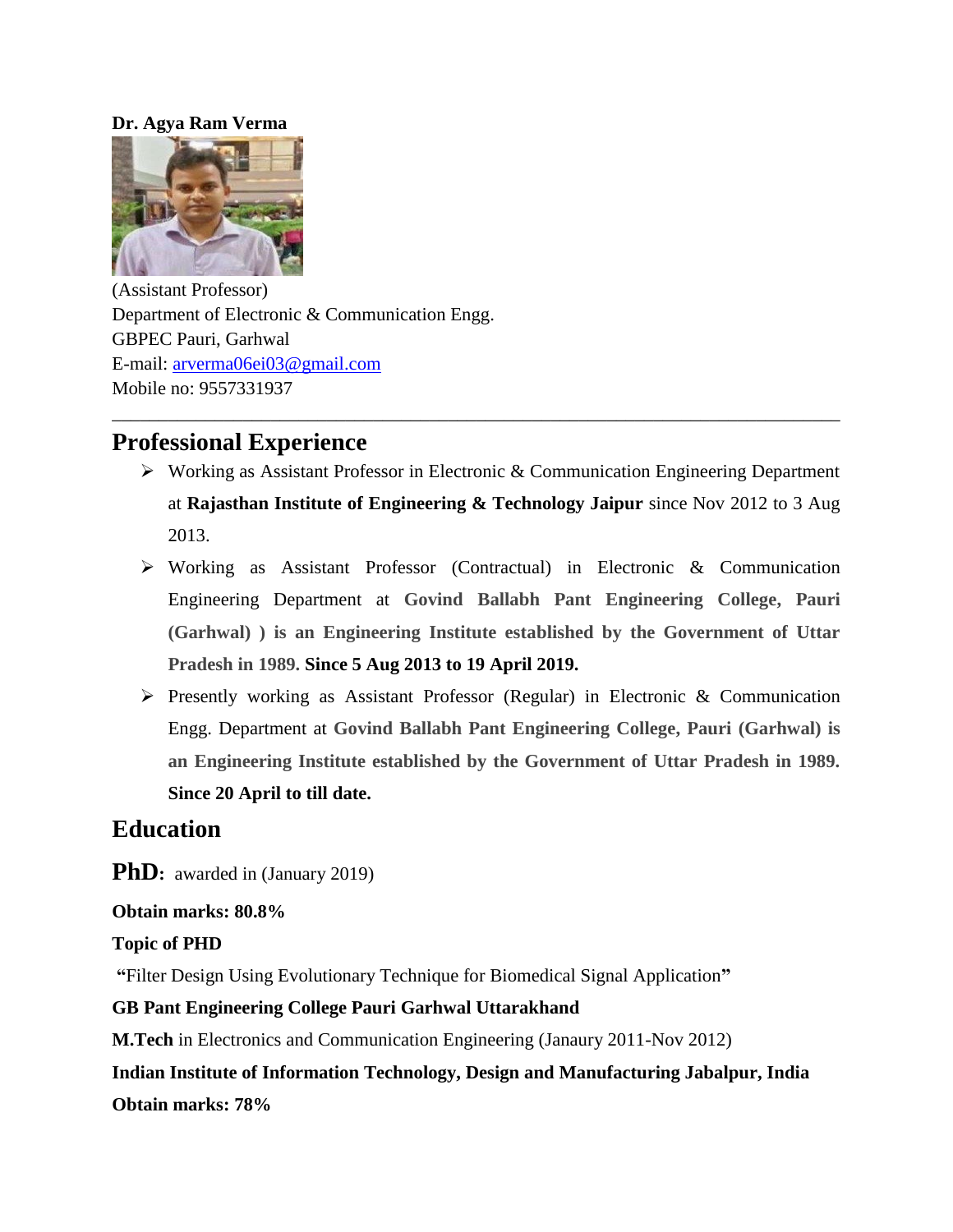**Elective**: Matlab Software and VHDL, Altium software, Microprocessor kit 8085, 8086.

#### **Projects**

 Speech Enhancement using different window, different transform and different technique. (M.Tech thesis Topic).

**B.Tech** in Electronics and Instrumentation Engineering (July 2006- June 2010).

## **IET Rohilkhand University Bareilly**, **Uttar Pradesh.**

**CGP- 7.66**

## **Gate 2010 all India rank 2191**

#### **Research Interest**

- Multirate Signal Processing
- Filter and Filter Bank Design
- Multirate Techniques for Communication Systems
- ECG Signal Processing and Analysis
- Biomedical signal processing

## **Scholarship achievements**

Ministry of Human Resource Development (MHRD) fellowship during M.Tech at IIIT Jabalpur

## **Sponsored Research project ongoing:**

| S.No | <b>Title Project</b>            | <b>Amount</b>        |        | <b>Period</b> Sponsored By |
|------|---------------------------------|----------------------|--------|----------------------------|
|      | Estimation of Heart             | rate   Rs.1,50000/-- |        | from<br><b>MHRD</b>        |
|      | Variability (HRV) Feature index |                      | 1 year | <b>Uttarakhand</b>         |
|      | and its classification          |                      |        | Technical                  |
|      |                                 |                      |        | University TEQIP-          |
|      |                                 |                      |        | Ш                          |
| 2.   | Artificial<br>Intelligence      | and   Rs. 93000/--   | 5 days | AICTE Training and         |
|      | Machine Learning using Python   |                      |        | Learning (ATAL)            |

## **Other Academic Achievements**

• Bentham Open AMBASSADOR (2019-2020)

**Reviewer** 

- **Computer Methods in Biomechanics and Biomedical Engineering: Imaging & Visualization (Taylor & Francis), Scopus index**
- **IET Generation, Transmission & Distribution, SCI index**
- **[International Journal of Signal and Imaging Systems Engineering](http://www.inderscience.com/jhome.php?jcode=ijsise) (IJSISE), Scopus index**
- **Journal of Intelligent & Fuzzy Systems, SCI index, IOS Press**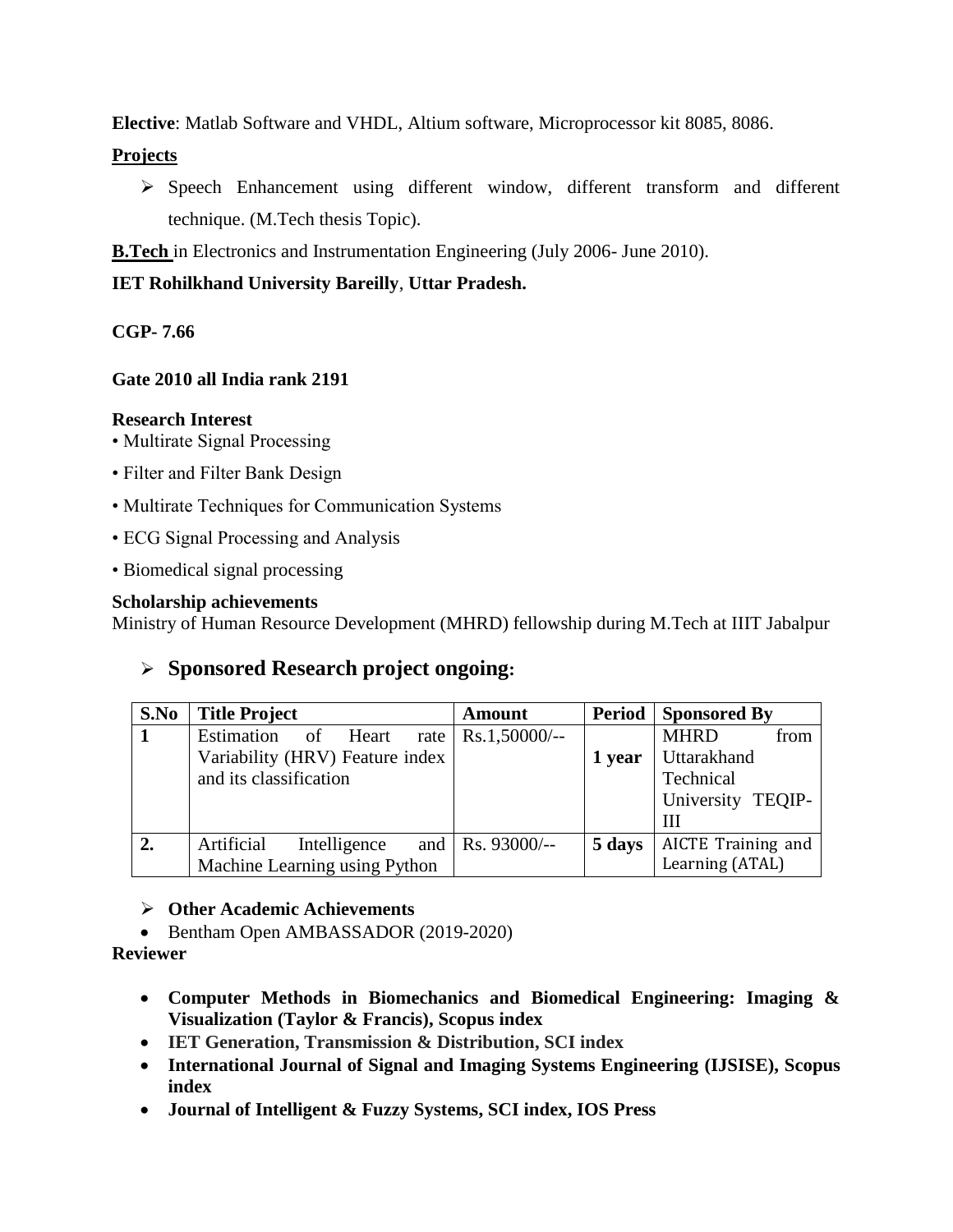- **GUCON 2019 IEEE Conference, India**
- **Signal processing journal, SCI index, Elsevier**
- **Electronics Letters, IET, SCI index, journal**

## **Projects/Dissertations Supervisions**

| S.No | <b>Name</b>     | <b>Roll No</b> | <b>Degree</b> | <b>Thesis Title</b>          |
|------|-----------------|----------------|---------------|------------------------------|
|      | Chitra Bhandari |                | <b>PHD</b>    | Biomedical signal processing |
|      | Sandeep Kumar   |                | <b>PHD</b>    | <b>HRV ECG Signal</b>        |

#### **M.Tech Dissertations**

| S.No | Name                   | Roll No | Degree | <b>Thesis Title</b>                                           |
|------|------------------------|---------|--------|---------------------------------------------------------------|
| 1.   | Nidhi Lakhera          | 185101  | M.Tech | <b>ECG Signal Enhancement Using MCS</b>                       |
| 2.   | Shubham Kumar          | 185102  | M.Tech | QMF design using MCS for Biomedical                           |
|      |                        |         |        | Image                                                         |
| 3.   | Chitra Bhandari        |         | M.Tech | Biomedical Image Encryption Based on                          |
|      |                        |         |        | Fractional Discrete Cosine Transform with                     |
|      |                        |         |        | Value<br>Singular<br>Decomposition<br>and                     |
|      |                        |         |        | Chaotic System                                                |
| 4.   | <b>Akshat Barthwal</b> | 165101  | M.Tech | Digital watermark using lifting wavelet                       |
|      |                        |         |        | transform                                                     |
| 5.   | Jyotsna Bandari        |         | M.Tech | Satellite image enhancement using type-2                      |
|      |                        | 165107  |        | fuzzy logic                                                   |
|      |                        |         |        |                                                               |
| 6.   | Kulbeer Singh          | 145104  | M.Tech | Removing ECG Noise using ATNF based                           |
|      | Negi                   |         |        | on wavelet Transform.                                         |
|      |                        |         |        |                                                               |
|      |                        |         |        |                                                               |
|      |                        |         |        |                                                               |
| 7.   | Vivek Joshi            | 135110  | M.Tech | ECG signal Enhancement using adaptive<br>filter based on MPSO |
|      |                        |         |        |                                                               |
| 8.   | Visu Agrwal            |         | M.Tech | Speech Enhancement Using<br>Different                         |
|      |                        |         |        | Transform based on QMF                                        |
| 9.   | Avinash Verma          |         | M.Tech | of Filter Bank<br>Design<br>for<br>Speech                     |
|      |                        |         |        | Processing                                                    |
| 10.  | Rakesh Motaka          |         | M.Tech | Diabetes Mellitus Forecast using ANFIS                        |
|      |                        |         |        | & Principal Component Analysis                                |
|      |                        |         |        |                                                               |
|      |                        |         |        |                                                               |

## **B.Tech Project:**

Name of student Title of thesis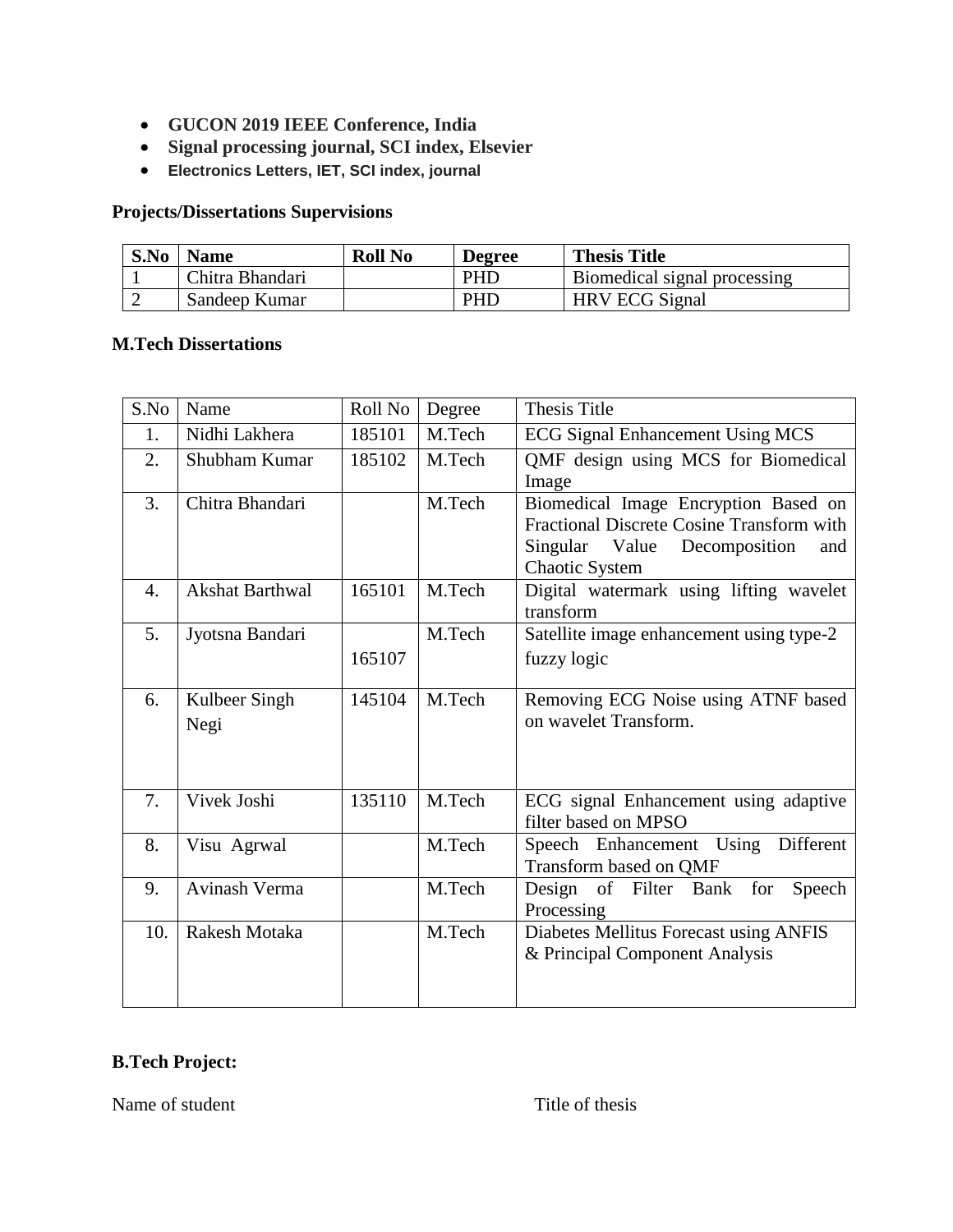Vishakha Swati

Himani (1201026) Ruchi Arya (1201049) Surbhi Tayal (1207451)

Akanksha Negi (1201010) Sefali Goswamy (1201056) Shivika Goyal (1201059)

Vikash ECG Compression using Modified LPC

Silipi ECG Compression using QLV

Mohini(1201034) Tumor detection using region scale and PSO

Aayushi Tomar(1201002) Design ANC filter based on Evolutionary technique

#### **Software Skills**

- Python Language.
- Operating Systems: Microsoft Windows, Linux.
- Application Software: MATLAB.
- Application Altium Software.

#### **Other Achievements**

- $\checkmark$  Workshop Multivariate Analysis Matrix Method Organized by DST CIMS.
- $\checkmark$  Workshop "Emerging Technologies and soft computing techniques for combating climate change and sustainable development, Nov 11-15, 2019.
- $\checkmark$  Workshop "Antenna: Design, Fabrication & Measurement Techniques" from November  $25^{th}$  to  $29^{th}$ ,  $2019$ .
- $\checkmark$  Workshop "Machine Learning for Computer Vision" jointly organized by Electronics and ICT Academies during June 29 - July 8, 2020 under the "Scheme of financial assistance for setting up of Electronics and ICT Academies" of the Ministry of Electronics and Information Technology (MeitY), Government of India.
- $\checkmark$  FDP on "Recent Research Trends in Electronics and Communication Engineering" from 18<sup>th</sup> Aug to 28 Aug 2020 Organized by ECED, GBPIET Pauri, Uttarakhand.

**Subject Taught:** Machine Learning (PG Level)

 Python Language (UG Level) VHDL (UG Level) Analog Communication (UG Level) Signal Compression (PG Level) Optimization Techniques (PG Level)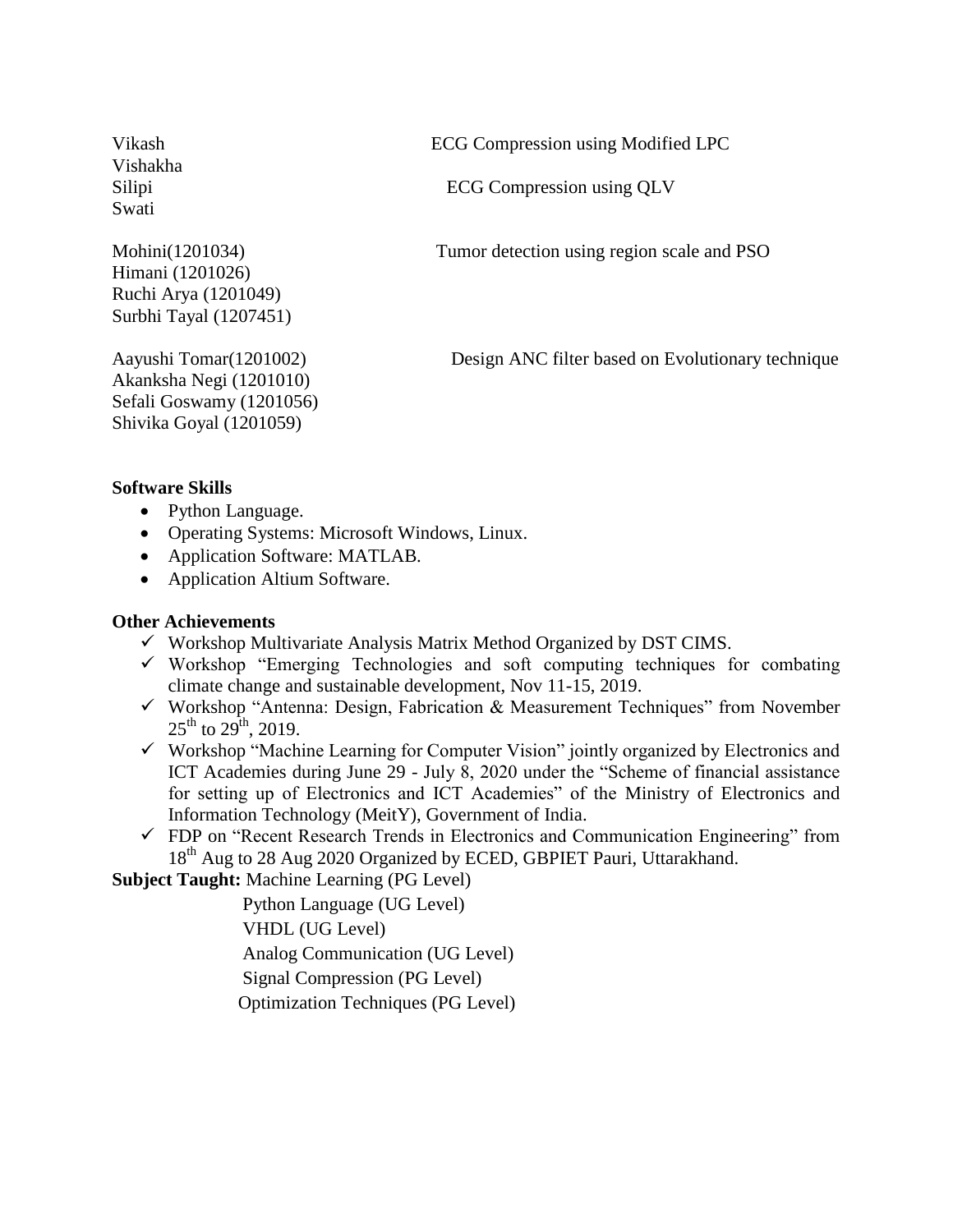#### **International Journal:**.

- 1. Avinash Verma, A. R. Verma and Manoj Kumar, "Filter Design For 2-D Speech Enhancement based on Curvelet Transform using Different Window Functions", International Journal of Computer Application, 81(13):1-4, Nov. 2013.
- 2. A. R. Verma, Y Singh "Removing ECG noise from EMG signal Using Adaptive Artifact Canceller based on Modify Cuckoo Search Algorithm", Journal of Basic and Applied Research International, 19(2): 91-98, 2016, ISSN: 2395-3438.
- 3. A. R. Verma, Y Singh and Vivek Joshi: "Adaptive Filtering using PSO, MPSO and ABC Algorithms for ECG signal" , *Int. J. Biomedical Engineering and Technology, Vol. 21, No. 4, 2016*, pp. 379-391, ISSN 1752-6426,
- 4. Shivika Goyal, Shefali Goswamy, Akanksha Negi, Aayushi Tomar, A. R. Verma, Y. Singh, "Design of ANC Filter Using Modified Cuckoo Search Technique for ECG Signal Enhancement", *ELSEVIER* Journal-Perspectives in Science, [doi: 10.1016 /j.pisc. 2016.](http://dx.doi.org/10.1016/j.pisc.2016.03.002)  [03. 002,](http://dx.doi.org/10.1016/j.pisc.2016.03.002) ISSN : 209-0213.
- 5. A. R. Verma, Y Singh "Adaptive Artifcat Cancellation Based on Bacteria Foraging Optimization for ECG Enhancement" *Augmented Human Research (Springer) (2019), Vol. 3(3), 2019, pp.1-8, https://doi.org/10.1007/s41133-019-0014-5*
- 6. Verma, A.R. and Singh, Y. (2017) "Optimisation of two-channel QMF bank using modified cuckoo search technique for biomedical image applications", *Int. J. Biomedical Engineering and Technology*, Vol. 24, No. 1, pp.90–102*.*
- 7. A. R. Verma, Y Singh and B Gupta "Adaptive Filtering Method for EMG Signal using Bounded Range Artificial Bee Colony Algorithm" Biomedical Engineering letter, springer, [https://doi.org/10.1007/s13534-017-0056-x.](https://doi.org/10.1007/s13534-017-0056-x)
- 8. A. R. Verma, Y Singh "Design of Multi-Channel Cosine-Modulated Filter Bank Using Bacterial Foraging Optimization Algorithm" IETE Journal of Education Vol. 59, No. 1, pp.39–50, 2018, <https://doi.org/10.1080/09747338.2018.1483744>
- 9. A. R. Verma "Design of 2D adaptive noise filter using MPSO algorithm for filtering biomedical image" *Augmented Human Research (Springer) (2019),*  https://doi.org/[10.1007/s41133-019-0017-2](https://doi.org/10.1007/s41133-019-0017-2).
- 10. A.R.Verma "Neuromuscular Disorder Detection using EMG Signals Based on TQWT Features" *Augmented Human Research (Springer), DOI: 10.1007/s41133-019-0020-7.*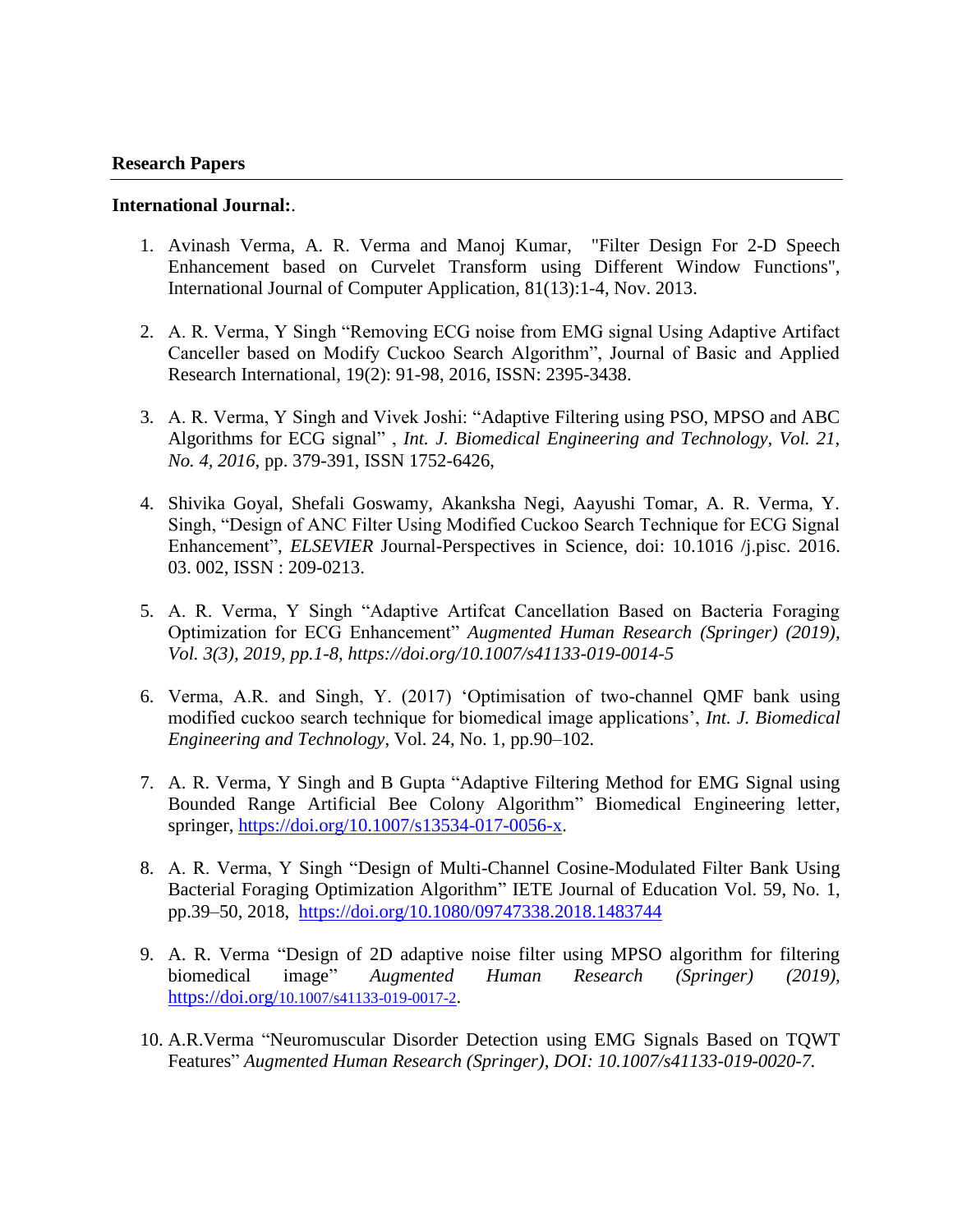- 11. A. R. Verma, "Design Spline adaptive filter with fractional-order adaptive technique for ECG signal enhancement" *Augmented Human Research (Springer) (2019), DOI: 10.1007/s41133-019-0022-5*.
- 12. A.R.Verma, "Design BR-ABC Algorithm Based Fuzzy Logic of Glucose Detection" *Augmented Human Research (Springer) (2019),* https://doi.org/10.1007/s41133-019- 0026-1).
- 13. A.R.Verma "A novel approach for classification of ECG beats based on Gray wolf optimization multiclass support vector machines classifier" *Augmented Human Research (Springer) (2019), (https://doi.org/10.1007/s41133-019-0027-0)*.
- 14. A. R. Verma "A Novel Approach Adaptive Filtering Method for EMG Signal using Gary Wolf Optimization Algorithm", *SN Applied Sciences (SNAS), (Springer) (2019), doi: 10.1007/s42452-019-1823-3*.
- 15. A.R.Verma "A Comparative Study of ECG Signal Heart Rate Variability Classification Based on Different Machine Learning Algorithms", *Augmented Human Research (Springer) doi:10.1007/s41133-020-00036-w.*
- 16. Verma A. R, Kumar M. "A Novel Approach of QMF Bank Using Modified PSO Technique for Biomedical Image Applications". Biomed Pharmacol J 2020;13(1).
- 17. A.R.Verma "A Novel Approach for Electrocardiogram Signal Classification Using Wavelet Optimization" *International Journal of Bio-Inspired Computation (IJBIC), (2020), (Accept).*
- 18. A R Verma, Ranjeet Kumar, Pushkar Praveen, anil kumar "A novel approach for classification of ECG beats based on flower pollination algorithm with compact multiclass support vector machines classifier" *Multimedia Tools and Applications journal Springer (2020), (Accept)*.
- 19. Ranjeet Kumar, Agya Ram Verma, Manoj Kumar Panda, Papendra Kumar, "HRV Signal Classification for Arrhythmia based on Multiresolution Analysis using Descriptive measures " *Computers in Biology and Medicine, journal Elsevier (2020), (Accept)*.
- 20. Ranjeet Kumar, Agya Ram Verma "Dual-Tree Sparse Decomposition of DWT Filters for ECG Signal Compression and HRV Analysis", *Augmented Human Research (Springer) (2020), under review,*
- 21. Agya Ram Verma, Ranjeet Kumar, Anil Kumar and Surjeet Singh Patel "A Novel Approach of EMG Signals Classification Using MCS optimized SVM for Diagnosis of Neuromuscular Disorders" *(2020), (Traitement du Signal (TS))*.
- 22. Ranjeet Kumar, Agya Ram Verma, Sandeep Kumar and Anil Kumar "An effective Technique using MRA Analysis based on WPD for ECG Signal Compression" *(2020), (Applied Acoustics)*.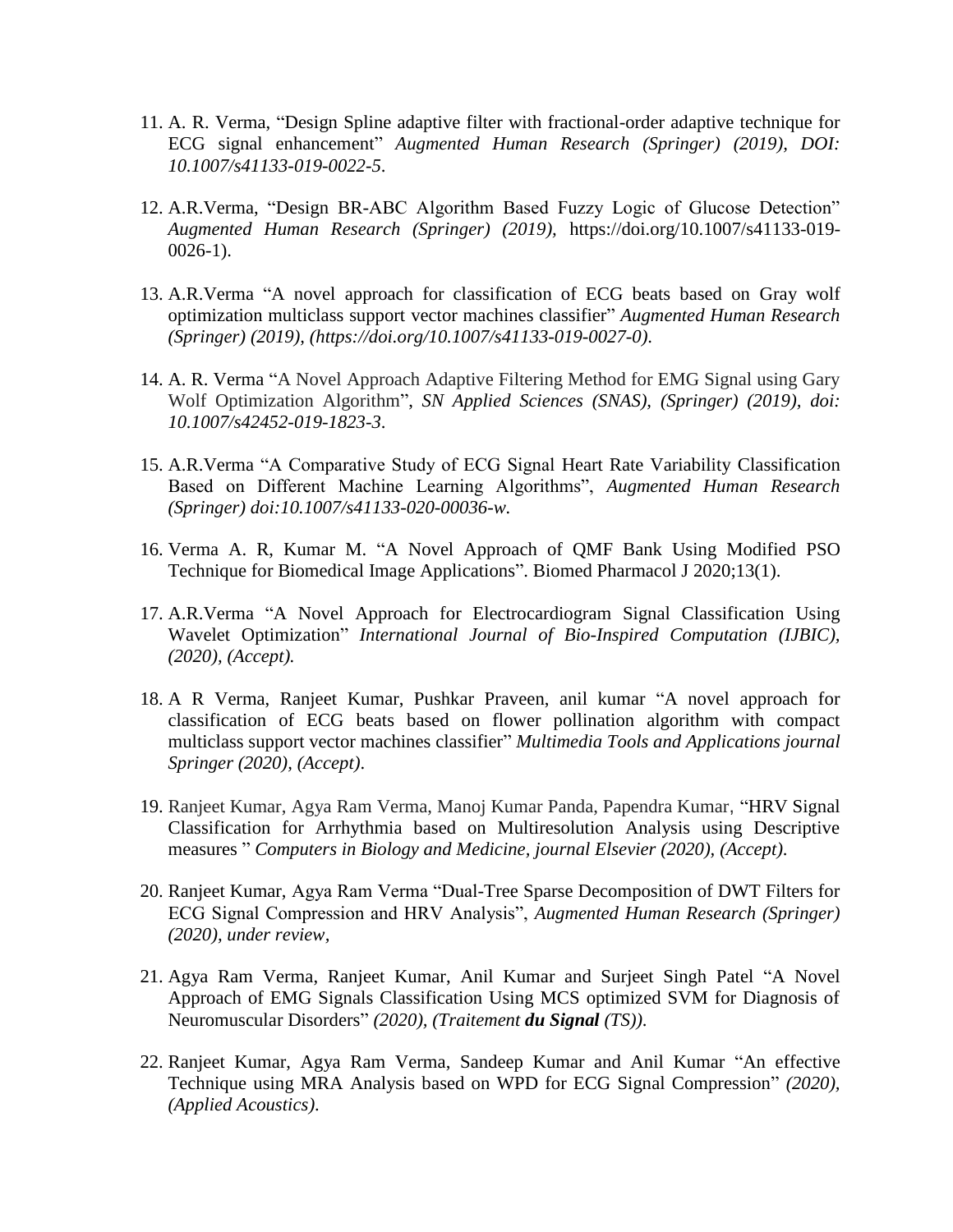#### **International Conference:**

- 1. A. R Verma, R. K. Singh, and A. Kumar, "An Improved Method for Speech Enhancement Base on 2D-DWT Using Hybrid Weiner Filtering", 2012 IEEE International Conference on Computational Intelligence and Computing Research (ICCIC), ISBN: 978-1-4673-2481-6, pp: 343-348, 18th -19th December 2012.
- 2. A. R Verma, R. K. Singh, and A. Kumar, "An Improved Method for Speech Enhancement Based on Ridgelet Transform", 4<sup>th</sup> IEEE International Conference intelligent systems modeling and simulation (ISMS) 2013, ISBN: 978-1-4673-5653-4, pp No 280 - 285.
- 3. A. R Verma, R. K. Singh, and A. Kumar, "A Comparative Study of Performance of Different Window Functions for Speech Enhancement", International Conference on Soft Computing for Problem Solving, Springer ISBN: 978-81-322-1601-8.
- 4. Rakesh Motka, V.Parmal, B. Kumar, and A. R. Verma " Diabetes Mellitus Forecast using Different Data Mining Techniques", IEEE, 4<sup>th</sup> International Conference on Computer & Communication Technology, PP : 99 - 103, ISBN: 978-1-4799-1569-9, 2013.
- 5. A. R. Verma Y Singh and A K Gautam, "A Comparative Study of Different Transform and ANFIS" 1st International Conference on Advances in Computing and Communication (ICACCE- 2014).
- 6. A. R. Verma, B S Ghugtyal, Y Singh and Vivek Joshi, "An Optimization Technique for QMF Based on Modified Particle Swarm", pp: 666 – 669, IEEE. ISBN: 978-1-4799- 5990-7.
- 7. A. R. Verma and Y Singh: "Adaptive Tunable Notch Filter for ECG Signal Enhancement" 3<sup>rd</sup> ICRTC 2015 Elseviewer 7 (2015) 332 – 337, ISSN: 1877-0509.
- 8. Vivek Joshi, A. R. Verma and Y Singh: "De-noising of ECG signal using Adaptive Filter based on MPSO" 3rd ICRTC 2015 Elseviewer 7 ( 2015 ) *395-402,* ISSN: 1877-0509.
- 9. Kumar S, Jha RK, Sharma R, Verma A, Singh Y (2018) A robust sharing based encryption method in singular value decomposition domain using fractional Fourier transform. In: 2018 8th International Symposium on Embedded Computing and System Design (ISED). IEEE, pp 135–140.
- 10. Sumit Singh, Rajib Jha, Rytham Sharma, M A Rahman, Neha Bisht, Sreya Sinha, Agya Ram Verma and Yashvir Singh. Robust Secret Sharing for Image Encryption in Fractional Fourier Transform Domain," *2019 International Conference on Computing,*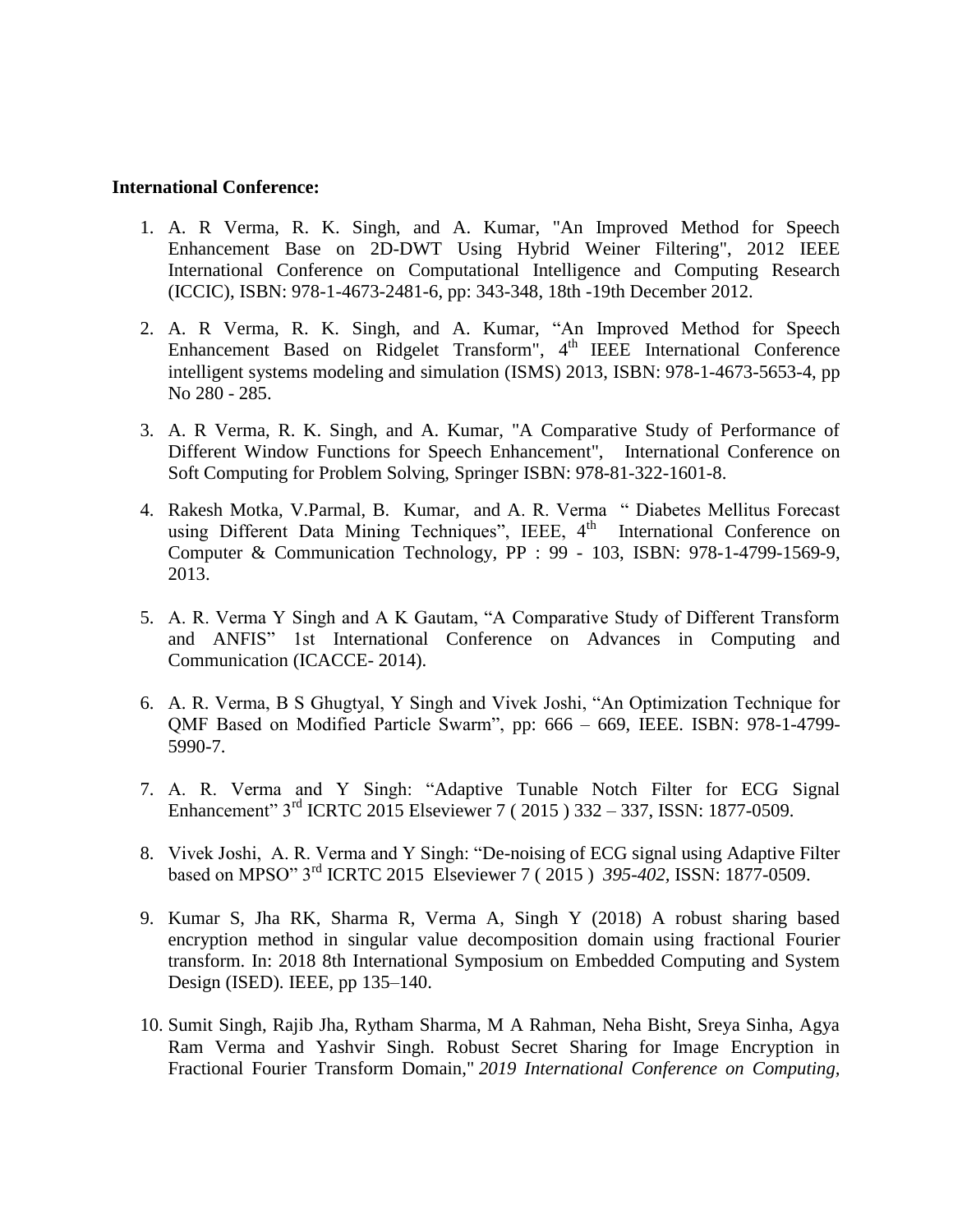*Power and Communication Technologies (GUCON)*, NCR New Delhi, India, 2019, pp. 497-502.

- 11. Chitra Bhandari, Sumit Kumar, Sudha Chauhan, M. A. Rahman, Gaurav Sundaram, Rajib Kumar Jha, Shyam Sunder, Agya Ram Verma and Yashvir Singh "Biomedical Image Encryption Based on Fractional Discrete Cosine Transform with Singular Value Decomposition and Chaotic System," *2019 International Conference on Computing, Power and Communication Technologies (GUCON)*, NCR New Delhi, India, 2019, pp. 520-523.
- 12. Kumar R., Verma A.R., Panda M.K., Kumar P. (2020) HRV Signal Feature Estimation and Classification for Healthcare System Based on Machine Learning. In: Bhattacharjee A., Borgohain S., Soni B., Verma G., Gao XZ. (eds) Machine Learning, Image Processing, Network Security and Data Sciences. MIND 2020. Communications in Computer and Information Science, vol 1241. Springer, Singapore, **DOI**  [https://doi.org/10.1007/978-981-15-6318-8\\_36.](https://doi.org/10.1007/978-981-15-6318-8_36)
- 13. A.R.Verma, Pushkar Praveen and Surjeet Singh Patel, "A Comparative Study of Robust Image Watermarking Using DCT Transform with Windowing Technique". "Smart, Machine Intelligence and Real-Time (SMART) Computing (CRC Press (Taylor & [Francis\)](https://www.bing.com/search?q=Taylor+%26+Francis&filters=ufn%3a%22Taylor++Francis%22+sid%3a%2250159906-763b-d5a0-6dae-4aa4f8f315dd%22+gsexp%3a%2212728568-216d-215e-73de-a18c55f7558a_bXNvOm9yZ2FuaXphdGlvbi5vcmdhbml6YXRpb24ucGFyZW50%22&FORM=SNAPST))". The conference is scheduled for 26 - 27 June 2020.
- 14. A.R.Verma, Pushkar Praveen and Surjeet Singh Patel, "Dark and Low Contrast Satellite Image Enhancement using DWT-SVD Based on Fuzzy Logic Technique". "Smart, Machine Intelligence and Real-Time (SMART) Computing (CRC Press (Taylor & [Francis\)](https://www.bing.com/search?q=Taylor+%26+Francis&filters=ufn%3a%22Taylor++Francis%22+sid%3a%2250159906-763b-d5a0-6dae-4aa4f8f315dd%22+gsexp%3a%2212728568-216d-215e-73de-a18c55f7558a_bXNvOm9yZ2FuaXphdGlvbi5vcmdhbml6YXRpb24ucGFyZW50%22&FORM=SNAPST))". The conference is scheduled for 26 - 27 June 2020.
- 15. Chitra Bhandari, A.R.Verma, "PQRST Difficult Revealing Based on WOA for Measurement of HRV". "Smart, Machine Intelligence and Real-Time (SMART) Computing (CRC Press [\(Taylor & Francis\)](https://www.bing.com/search?q=Taylor+%26+Francis&filters=ufn%3a%22Taylor++Francis%22+sid%3a%2250159906-763b-d5a0-6dae-4aa4f8f315dd%22+gsexp%3a%2212728568-216d-215e-73de-a18c55f7558a_bXNvOm9yZ2FuaXphdGlvbi5vcmdhbml6YXRpb24ucGFyZW50%22&FORM=SNAPST))". The conference is scheduled for  $26 - 27$ June 2020.
- 16. Ranjeet Kumar, Agya Ram Verma, Manoj Kumar Panda & Papendra Kumar, "ECG Signal Compression using Dual-Tree Sparse Decomposition of DWT Filters and HRV Analysis". "Smart, Machine Intelligence and Real-Time (SMART) Computing (CRC Press [\(Taylor & Francis\)](https://www.bing.com/search?q=Taylor+%26+Francis&filters=ufn%3a%22Taylor++Francis%22+sid%3a%2250159906-763b-d5a0-6dae-4aa4f8f315dd%22+gsexp%3a%2212728568-216d-215e-73de-a18c55f7558a_bXNvOm9yZ2FuaXphdGlvbi5vcmdhbml6YXRpb24ucGFyZW50%22&FORM=SNAPST))". The conference is scheduled for 26 - 27 June 2020

#### **WORKSHOP(S)/International Conference ORGANIZED**

- Co-coordinator, One Week Workshop On "Advances in Image Processing and Soft Computing Techniques" during 20-24 February 2017.
- Co-coordinator, One Week Workshop on "Application of Machine Learning" during 20th to 24th March 2017.
- Coordinator: one week Workshop on "FPGA AND MENTOR GRAPHICS TOOLS" during 10th to 14th Oct 2019.